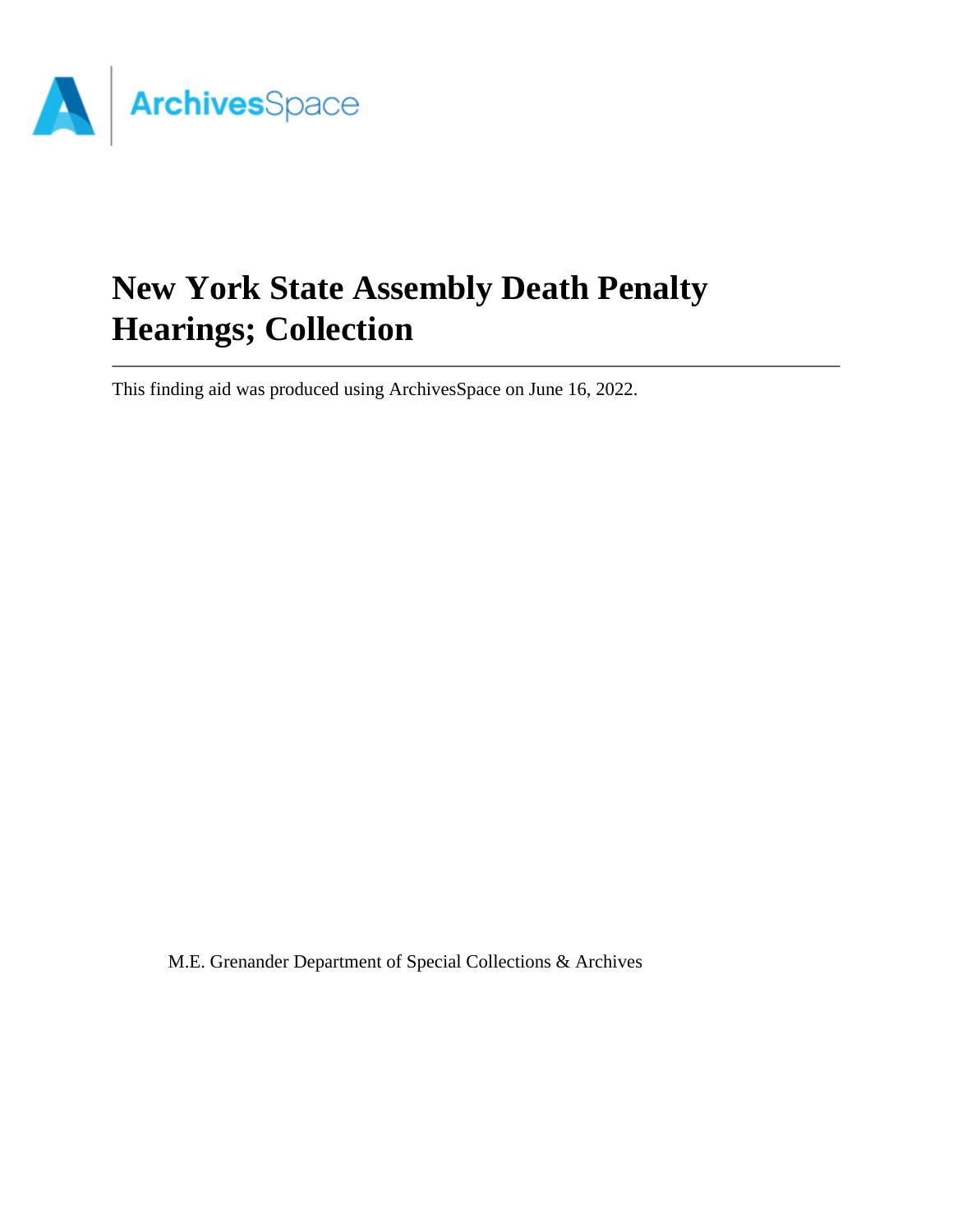# <span id="page-1-0"></span>**Table of Contents**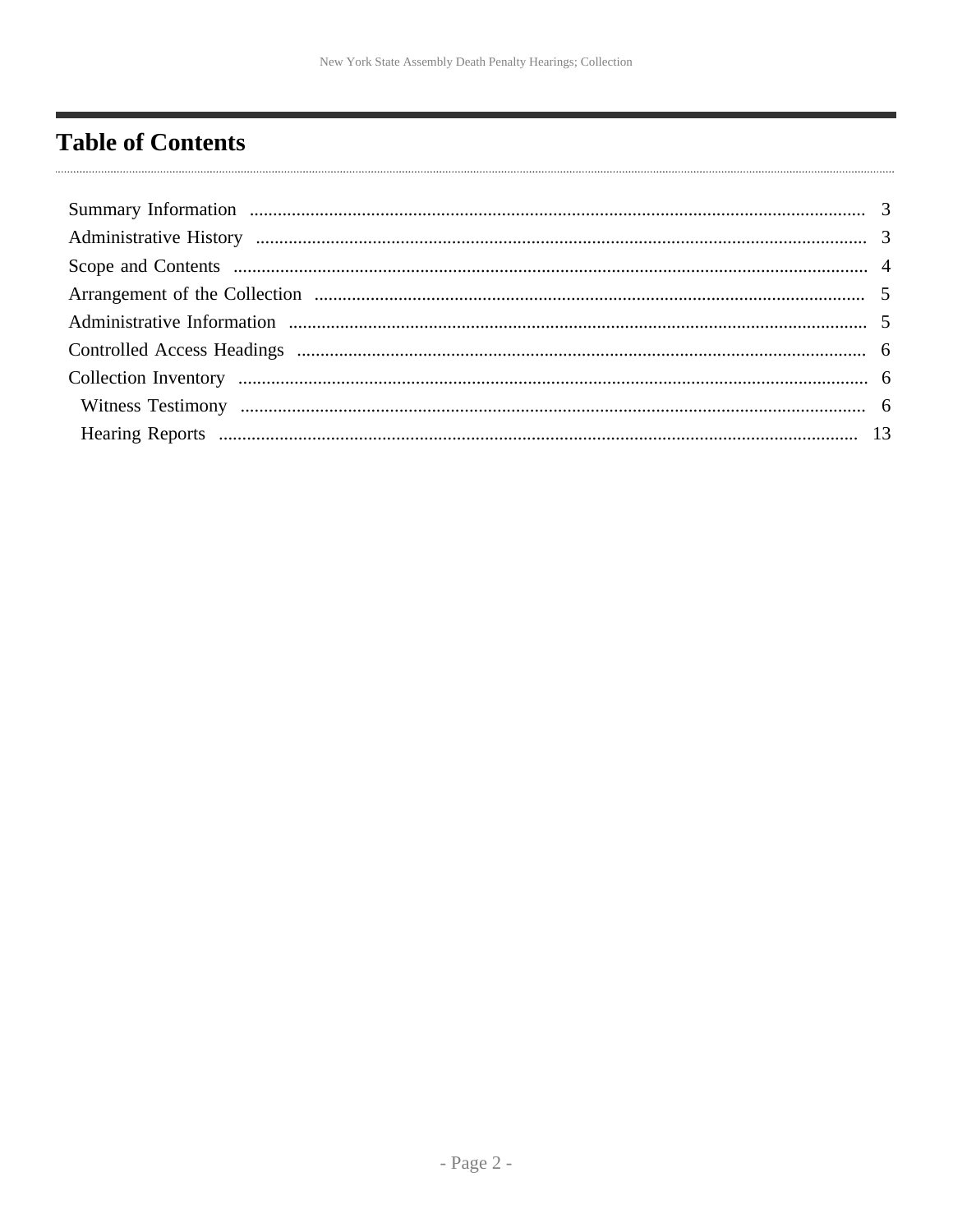# <span id="page-2-0"></span>**Summary Information**

| <b>Repository:</b>                  | M.E. Grenander Department of Special Collections & Archives                                                                                                                                                                |  |  |
|-------------------------------------|----------------------------------------------------------------------------------------------------------------------------------------------------------------------------------------------------------------------------|--|--|
| <b>Title:</b>                       | New York State Assembly Death Penalty Hearings Collection                                                                                                                                                                  |  |  |
| ID:                                 | apap206                                                                                                                                                                                                                    |  |  |
| Date [inclusive]:                   | 1965-2006                                                                                                                                                                                                                  |  |  |
| <b>Physical Description:</b>        | 1.4 cubic ft.                                                                                                                                                                                                              |  |  |
| <b>Physical Location:</b>           | The materials are located onsite in the department.                                                                                                                                                                        |  |  |
| Language of the<br><b>Material:</b> | English.                                                                                                                                                                                                                   |  |  |
| Abstract:                           | The Death Penalty in New York Testimony Collections gathers the<br>testimonials given by 137 witnesses to several committees of the New<br>York State Assembly having to do with sentences involving the death<br>penalty. |  |  |

### **Preferred Citation**

Preferred citation for this material is as follows:

Identification of specific item, series, box, folder, New York State Assembly Death Penalty Hearings Collection, 1965-2006. M.E. Grenander Department of Special Collections and Archives, University Libraries, University at Albany, State University of New York (hereafter referred to as the New York State Assembly Death Penalty Hearings Collection).

**^** [Return to Table of Contents](#page-1-0)

# <span id="page-2-1"></span>**Administrative History**

The Death Penalty in New York Testimony Collection was collected as part of a partnership between the Capital Punishment Research Initiative (CPRI) at the University at Albany's School of Criminal Justice and the University at Albany Libraries. The CPRI, headed by Professors James Acker and Charles Lanier, donated this material in an effort to provide researchers with full coverage of the hearings.

As explained in *Death Penalty in New York, A Report on Five Public Hearings* (pages 1-4), the New York State Assembly Standing Committees on Codes, Judiciary and Correction held a succession of public hearings in December 2004 through February 2005 on the death penalty in New York in reaction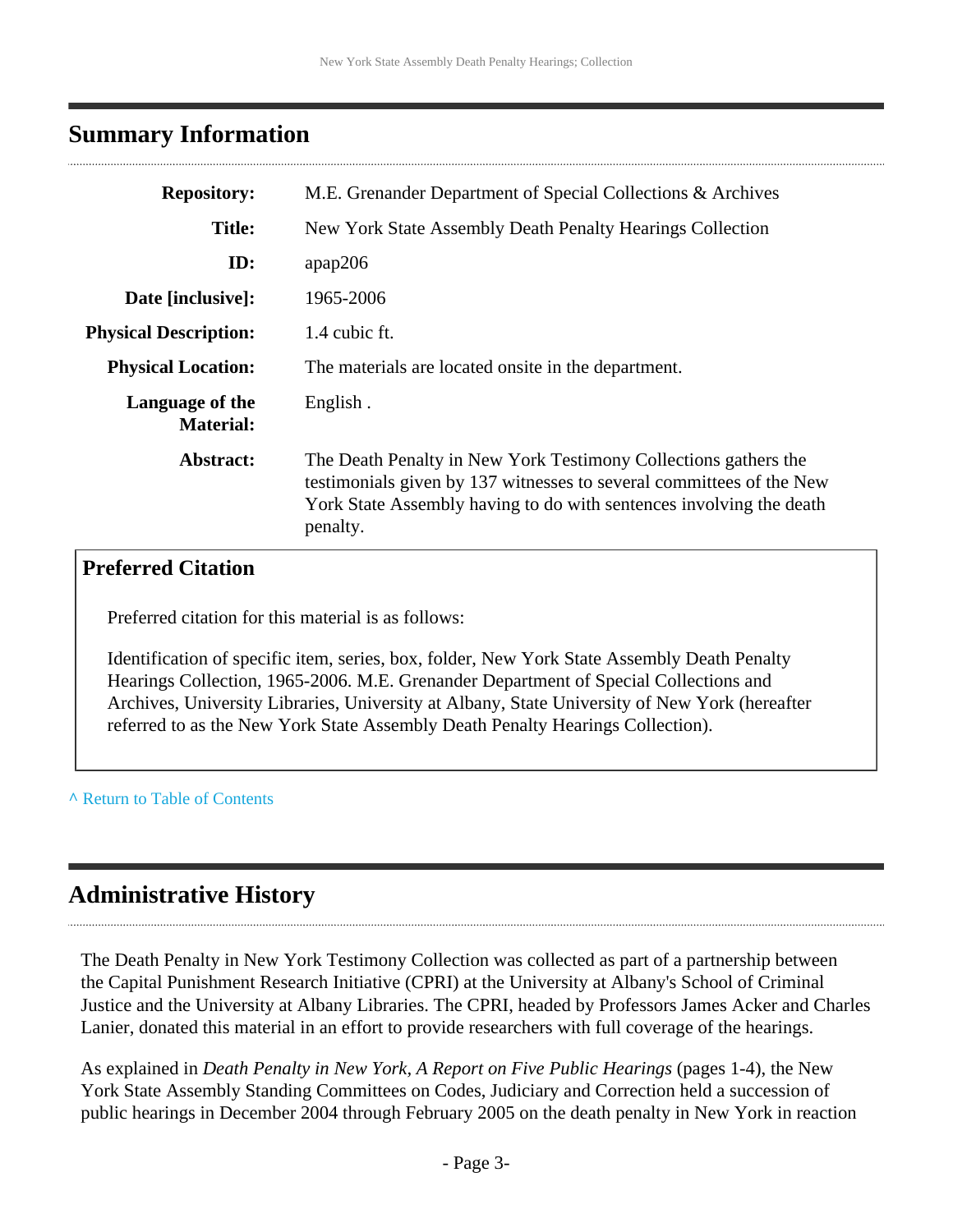to the June 24, 2004, decision by the New York Court of Appeals to strike down the New York's capital punishment law enacted in 1995. The decision, rendered in People v. LaValle, struck down New York's "deadlock" instruction provision, which had been proposed by Governor Pataki and passed by the New York State Senate in 1995. The "deadlock" instruction provision ordered juries to be instructed that they give one of only two sentencing options, death or life imprisonment without the possibility of parole and that they be further instructed that in the event of a jury deadlock that the defendant would be sentenced to a minimum of 20-25 year and a maximum of life imprisonment. It was the decision that jurors might feel coerced into choosing the death penalty to avoid the court deciding to give a defendant a minimum 20-25 year sentence.

When the New York Court of Appeals struck down the "deadlock" provision it completely forbade the operation of the death penalty. However, the Court did agree that life without the possibility of parole was a fair alternative sentence. The decision by the New York Court of Appeals left the New York State Assembly the charge to enact legislation that would reinstate the death penalty, modify the death penalty, or abolish the death penalty. The committees acknowledged that the death penalty in New York had been ineffective. The committees recognized that in the ten years since the law was enacted more than \$170 million had been spent in pursuit of death penalty cases, yet no one was executed. In total, four sentences were struck down by the New York Court of Appeals, one sentence was converted to life without parole, and two cases were still in the sentencing process. The committees noted that numerous death row exonerations due to DNA testing had been occurring in the previous ten years and also observed a change in public opinion. The New York State Assembly Standing Committees on Codes, Judiciary and Correction decided that it would formally review New York's death penalty law including its history, the needs of defendants, and the wishes of constituents.

The committees heard oral testimony from 146 witnesses and read written testimony from another 24 witnesses, both of which combined to more than 4,000 transcribed pages. The documents in this collection, however, do not give an indication of the New York State Assembly Standing Committees on Codes, Judiciary and Correction's final decision about capital punishment in New York State. However, the Death Penalty Information Center (http://www.deathpenaltyinfo.org) indicates that the Assembly did vote to eliminate the death penalty on April 12, 2005. To read the text of Bill A00851, which repeals the death penalty in New York State, see the laws on the New York State Assembly's web site (http:// assembly.state.ny.us/leg).

#### **^** [Return to Table of Contents](#page-1-0)

## <span id="page-3-0"></span>**Scope and Contents**

The Death Penalty in New York Testimony Collection includes testimony given to the New York State Assembly Standing Committee on Codes, Assembly Standing Committee on Judiciary, and Assembly Standing Committee on Correction, on December 14, 2004, January 21 and 25, 2005, and February 8 and 11, 2005. The collection includes testimony from 137 witnesses, including officials from grass roots organizations, practicing lawyers, law professors, concerned citizens, religious leaders, former inmates, and families of victims. The collection also includes the Public Hearing reports for each day of hearings, recorded verbatim; a copy of the 1965 Committee for the Revision of the Penal and Criminal Legal Code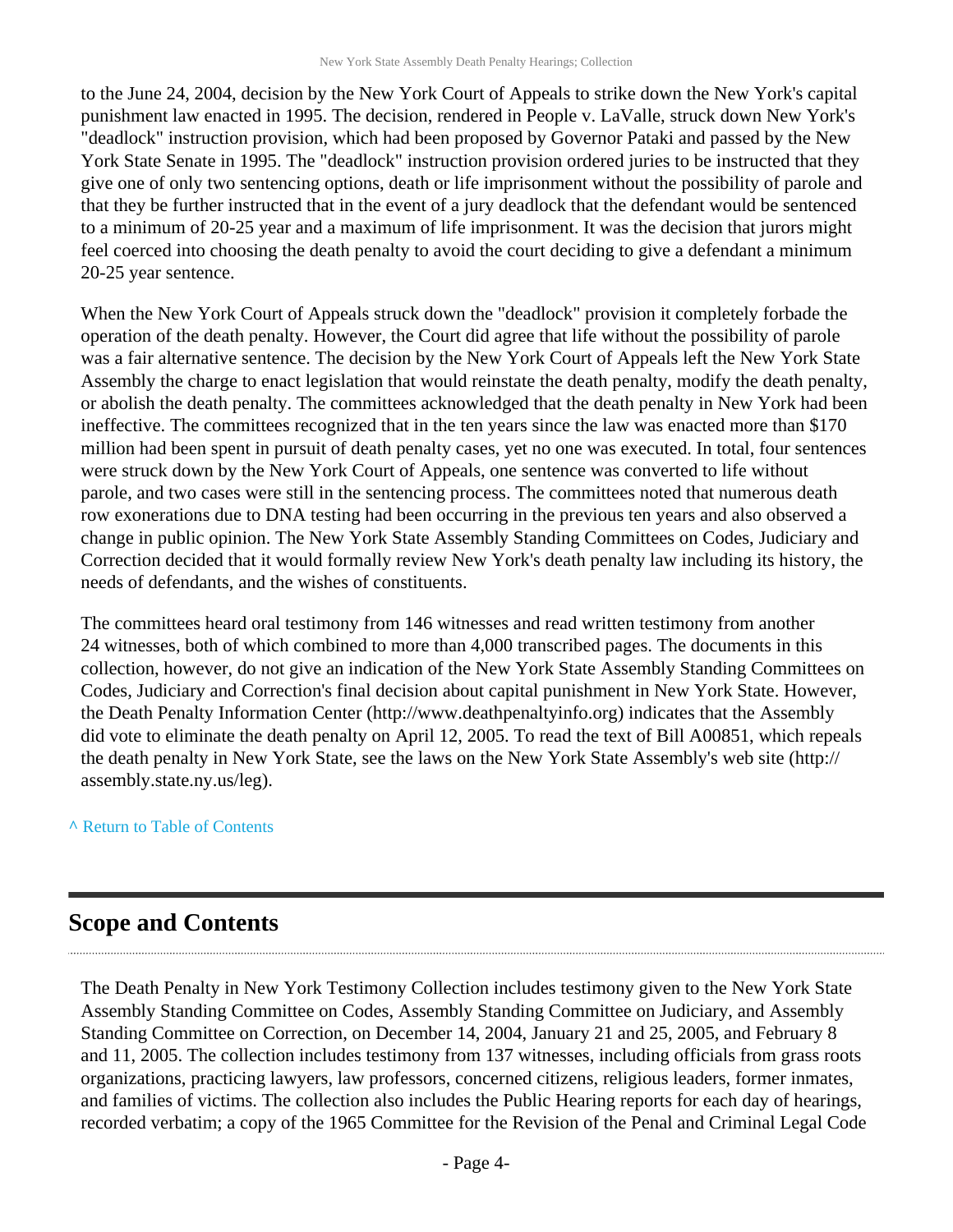Special Report on Capital Punishment; and an amicus brief ("friend of the court"), People v. McCoy, filed by Stewart F. Hancock.

This collection lacks biographical information about most of the witnesses, as well as the New York Assembly Committee members. It also lacks a comprehensive timeline for the final decision of the New York State Assembly Committee.

Related collections in the M.E. Grenander Department of Special Collections and Archives can be found in the subject guides for the National Death Penalty Archive and Criminal Justice and Prisons.

**^** [Return to Table of Contents](#page-1-0)

# <span id="page-4-0"></span>**Arrangement of the Collection**

The collection is organized into the following series:

- 1 Series 1 Witness Testimony, 2004-2005
- 2 Series 2 Hearing Reports, 1965-2005

Series 1 is arranged chronologically by date of hearing and alphabetically by name. Series 2 is arranged chronologically.

**^** [Return to Table of Contents](#page-1-0)

# <span id="page-4-1"></span>**Administrative Information**

### **Publication Statement**

M.E. Grenander Department of Special Collections & Archives

### **Revision Description**

Encoded in EAD by Cassandra Krom 2012

### **Processing Information**

Processed in 2006 by Sean Heather McGraw.

### **Access**

Access to this record group is unrestricted.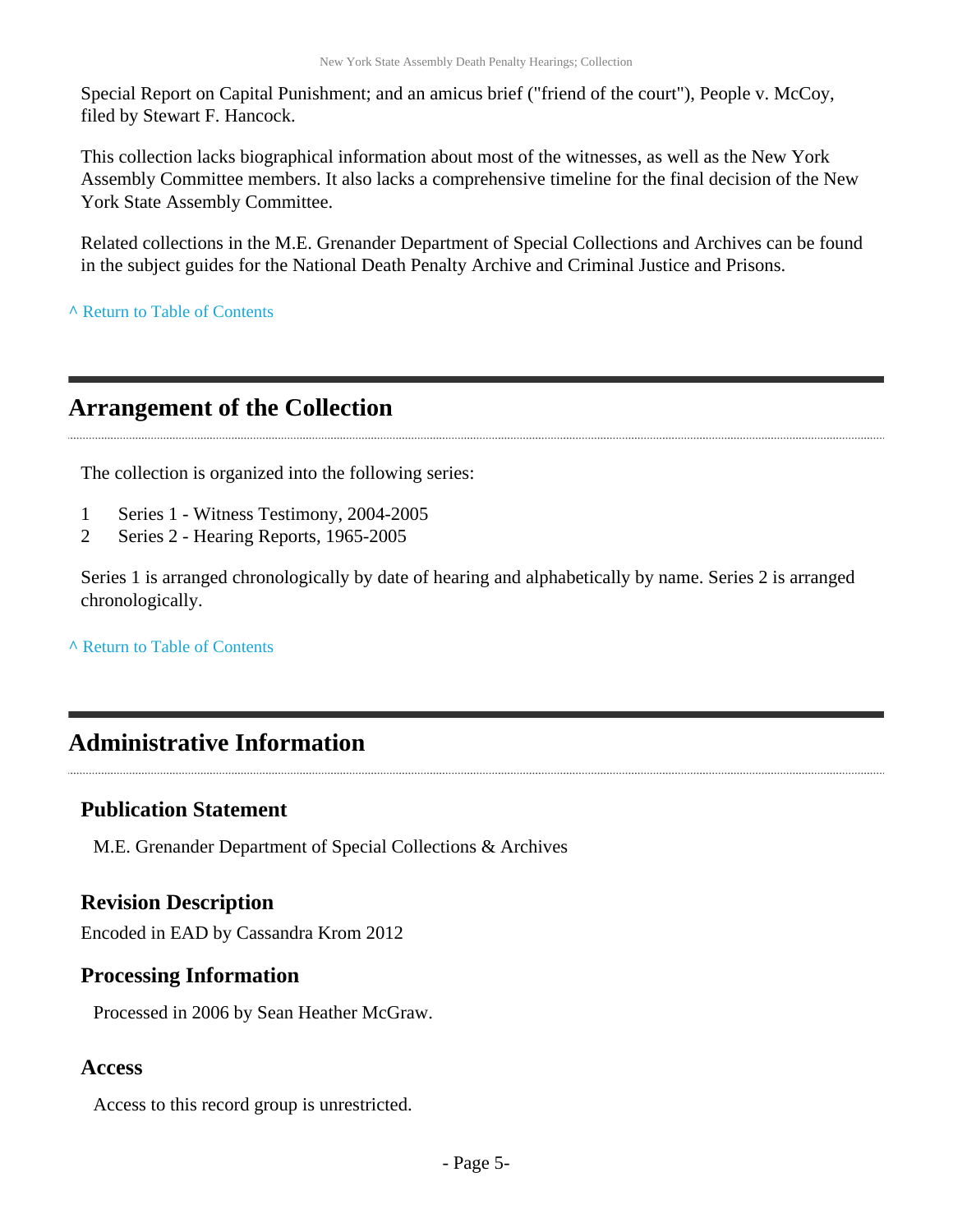### **Copyright**

The researcher assumes full responsibility for conforming with the laws of copyright. Whenever possible, the M.E. Grenander Department of Special Collections and Archives will provide information about copyright owners and other restrictions, but the legal determination ultimately rests with the researcher. Requests for permission to publish material from this collection should be discussed with the Head of Special Collections and Archives.

### **Acquisition Information**

All items in this manuscript group were donated to the University Libraries, M.E. Grenander Department Special Collections and Archives, by Charles Lanier, of the School of Criminal Justice, the University at Albany, SUNY.

**^** [Return to Table of Contents](#page-1-0)

# <span id="page-5-0"></span>**Controlled Access Headings**

- Death Penalty
- Death Penalty
- Capital punishment
- New York
- **Testimonials**
- **Hearings**
- **Articles**
- New York (State). Assembly

# <span id="page-5-1"></span>**Collection Inventory**

### <span id="page-5-2"></span>**Witness Testimony, 2004-2005**

Physical Description: 0.5 cubic ft.

#### **Arrangement**

Arranged chronologically by date of hearing and alphabetically by name.

#### **Scope and Contents**

This series contains copies of handwritten testimony and the original typewritten testimony of 137 witnesses, including published articles submitted as testimony by University at Albany School of Criminal Justice professors, James Acker and Charles Lanier. Other witnesses include: Dr. Alice Green, Albany human rights activist; Hon. Robert Morgenthau, District Attorney of New York County; Bill Babbitt, brother of executed death row inmate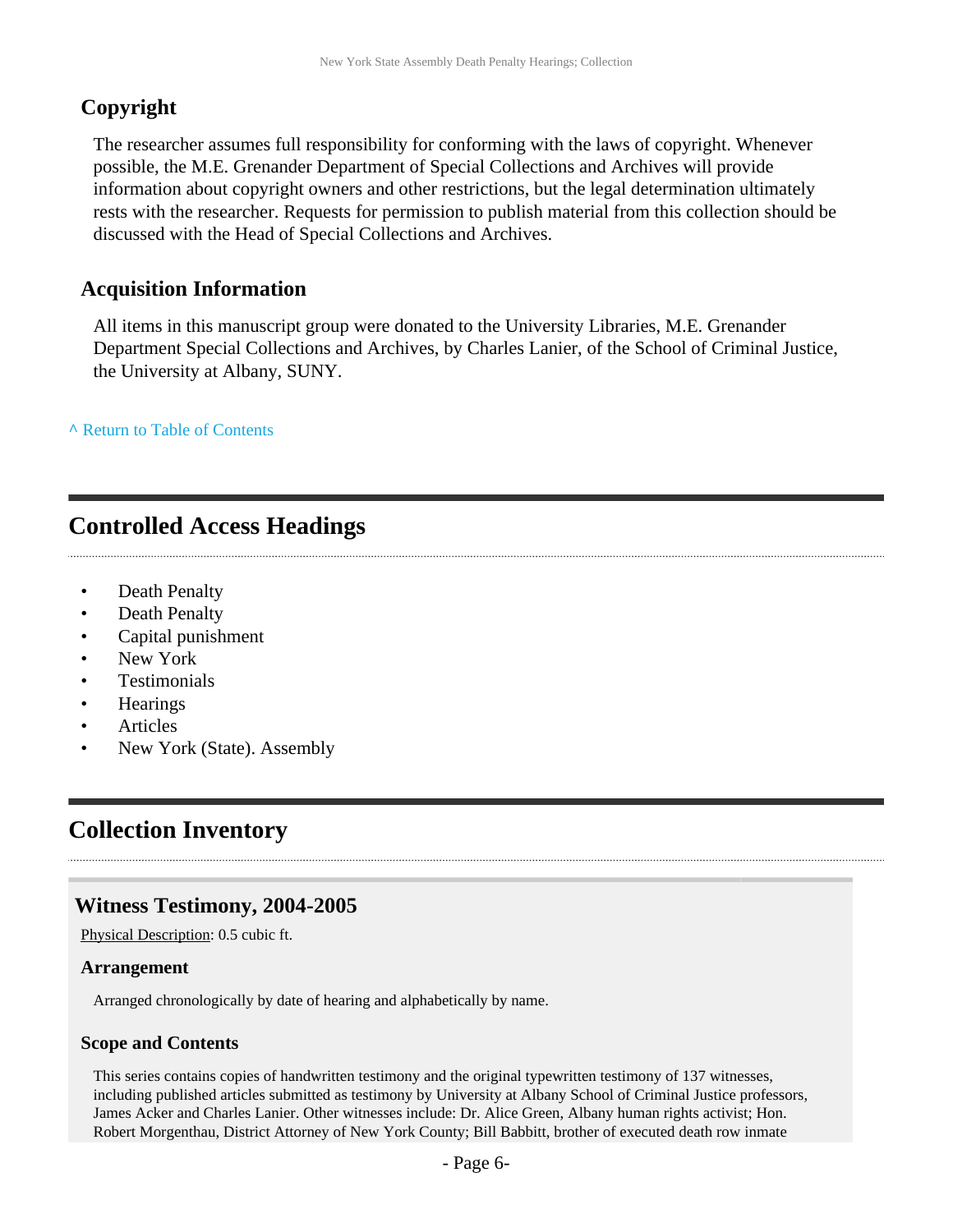Manny Babbitt; David Kaczynski, Executive Director of New Yorkers Against the Death Penalty and brother of Unabomber Ted Kaczynski; Robert Meeropol, son of Julius and Ethel Rosenberg; and Bishop Dominick Lagonegro of the Archdiocese of New York. A complete list of witnesses can be found in the Box and Folder List.

| <b>Title/Description</b>                                                             | <b>Instances</b>                                  |                     |  |
|--------------------------------------------------------------------------------------|---------------------------------------------------|---------------------|--|
| Witness Testimony A-F, 2004 December 15                                              | Box $1(1-$<br>Witness<br>Testimony,<br>2004-2005) | Folder 1            |  |
| Bill Babbitt, Family Member of executed death row inmate<br>Manny Babbitt            |                                                   |                     |  |
| David Baldus, Professor of Law, University of Iowa College of<br>Law                 |                                                   |                     |  |
| Robert Blecker, Professor, New York Law School                                       |                                                   |                     |  |
| Camille D'Arienzo, Co-Founder, The Cherish Life Circle,<br><b>Brooklyn</b>           |                                                   |                     |  |
| James E. Fitzgerald, Minister for Social Justice, Riverside<br>Church, New York City |                                                   |                     |  |
| Eric M. Freedman, Hofstra University                                                 |                                                   |                     |  |
| Witness Testimony G-Z, 2004 December 15                                              | Box $1(1-$<br>Witness<br>Testimony,<br>2004-2005) | Folder <sub>2</sub> |  |
| Isaiah S. Gant, Federal Capital Resource Counsel                                     |                                                   |                     |  |
| Ernest Shujaa Graham, Campaign to End the Death Penalty                              |                                                   |                     |  |
| Madison Hobley, Exonerated Death Row Prisoner                                        |                                                   |                     |  |
| Dominick J. Lagonegro, Auxiliary Bishop of the Archdiocese of<br>New York            |                                                   |                     |  |
| N. J. L'Heureaux, Executive Director, Queens Federation of<br>Churches               |                                                   |                     |  |
| Robert M. Morgenthau, District Attorney, New York County                             |                                                   |                     |  |
| Russell Neufeld, Defense Attorney                                                    |                                                   |                     |  |
| Patricia J. Perry, Family Member of Police Officer                                   |                                                   |                     |  |
| Barry C. Scheck, Co-Director, Innocence Project                                      |                                                   |                     |  |
| S. Jean Smith, The Cherish Life Circle, Brooklyn                                     |                                                   |                     |  |
| Thomas P. Sullivan, Ryan Commission, Jenner & Block                                  |                                                   |                     |  |
| Christina Swarns, NAACP Legal Defense Fund                                           |                                                   |                     |  |
| Witness Testimony A-H, 2005 January 21                                               | Box 1 (1-<br>Witness                              | Folder 3            |  |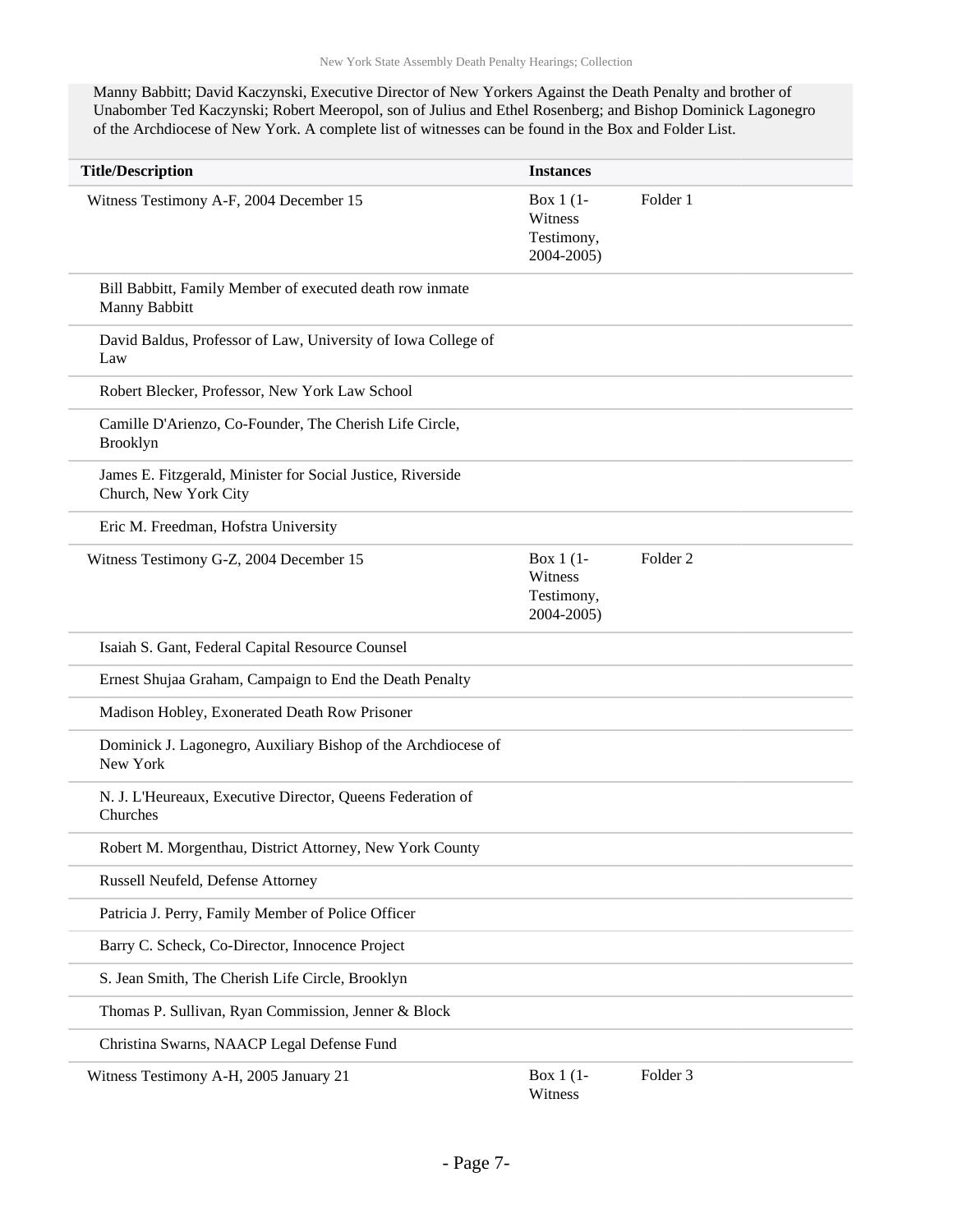#### Testimony, 2004-2005)

| Xavier Amador, Columbia University                                                   |                                                    |          |  |
|--------------------------------------------------------------------------------------|----------------------------------------------------|----------|--|
| Ursula Bentele, Professor, Brooklyn Law School                                       |                                                    |          |  |
| Colleen Brady, Legal Aid Society, New York City                                      |                                                    |          |  |
| Chloe Breyer, Associate Minister, St. Mary's Episcopal Church                        |                                                    |          |  |
| Jeffrey Fagan, Professor, Columbia University                                        |                                                    |          |  |
| Bennett L. Gershman, Professor, Pace University Law School                           |                                                    |          |  |
| Marc A. Gruber, Reform Jewish Voice of New York State                                |                                                    |          |  |
| William E. Hellerstein, Professor, Brooklyn Law School                               |                                                    |          |  |
| Clare Laura Hogenauer, Attorney                                                      |                                                    |          |  |
| Ron Honberg, Legal Director, National Alliance for the<br>Mentally Ill               |                                                    |          |  |
| Witness Testimony I-Z, 2005 January 21                                               | Box $1(1$ -<br>Witness<br>Testimony,<br>2004-2005) | Folder 4 |  |
| Christine Japely, Assistant Professor, Norfolk Community<br>College                  |                                                    |          |  |
| Jeffrey Kirchmer, Association of the Bar of the City of New<br>York                  |                                                    |          |  |
| James S. Liebman, Professor, Columbia University School of<br>Law                    |                                                    |          |  |
| Evan J. Mandery, Assistant Professor, John Jay College of<br><b>Criminal Justice</b> |                                                    |          |  |
| Jim Morgan, Convenor, Vigil to End the Death Penalty,<br>Brooklyn                    |                                                    |          |  |
| Michael B. Mushlin, Professor, Pace University Law School                            |                                                    |          |  |
| Michael J. Palladino, President, Detectives' Endowment<br>Association, Inc.          |                                                    |          |  |
| Robert Perry, Legislative Director, New York Civil Liberties<br>Union                |                                                    |          |  |
| Bettina B. Plevan, President, Association of the Bar of the City<br>of New York      |                                                    |          |  |
| Dorit Radzin, Advocacy Associate, Human Rights Watch                                 |                                                    |          |  |
| Edward Rodriguez, Associate Professor, Seton Hall University                         |                                                    |          |  |
| Sundiata Sadiq, 1st Vice President, NAACP, Ossining Chapter                          |                                                    |          |  |
| William F. Schulz, Executive Director, Amnesty International                         |                                                    |          |  |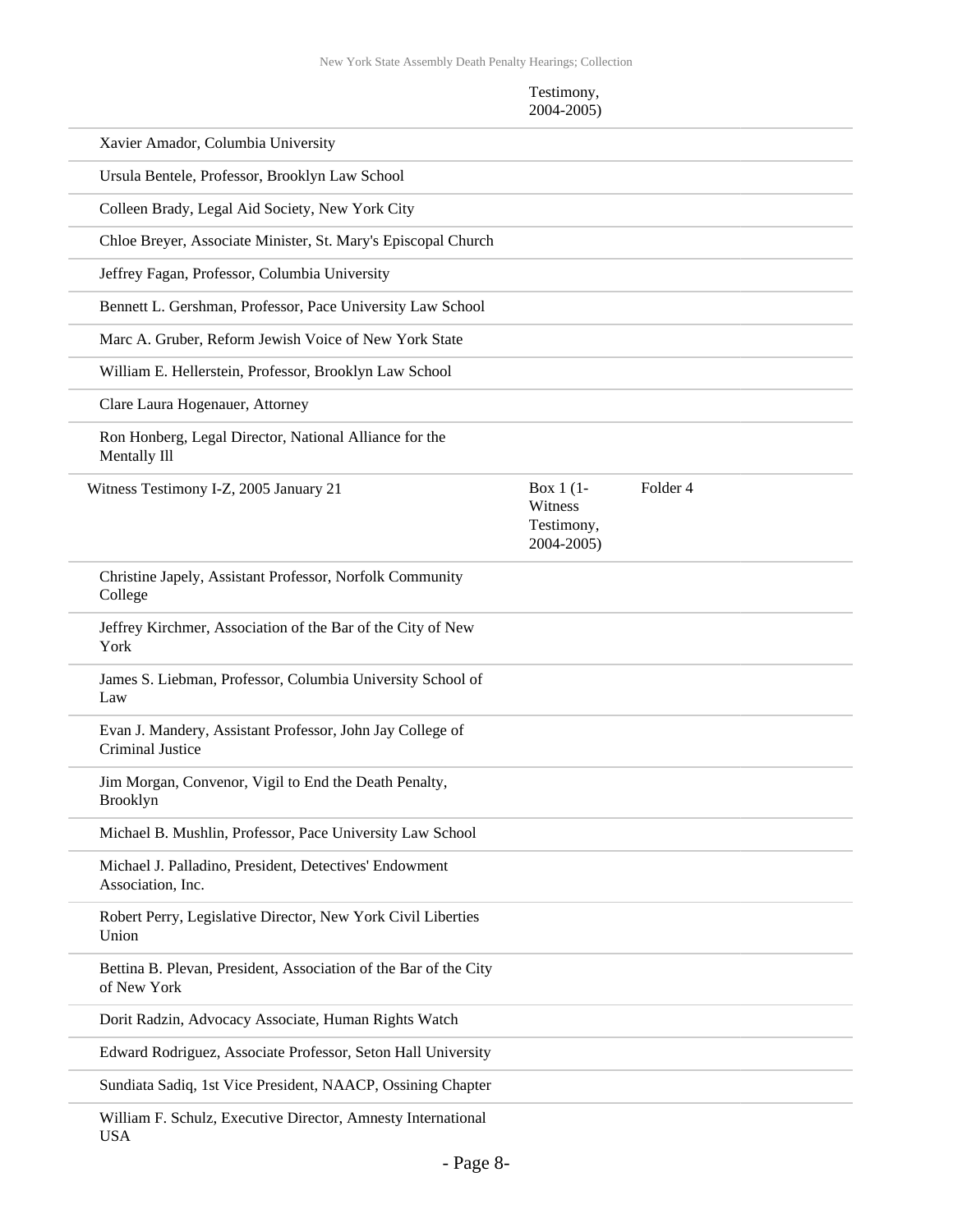| Ron Stalling, Retired Officer, Uniformed Division of U.S.<br>Secret Service          |                                                    |          |  |
|--------------------------------------------------------------------------------------|----------------------------------------------------|----------|--|
| Robert J. Walker, Brethren Church                                                    |                                                    |          |  |
| Patricia Webdale, Mother of Murder Victim                                            |                                                    |          |  |
| Hal Weiner, Convenor, St. Saviour Chapter Episcopal Peace<br>Fellowship              |                                                    |          |  |
| Evelyn Wyfka, Sister to Sister, Human Rights                                         |                                                    |          |  |
| Witness Testimony A-M, 2005 January 25                                               | Box $1(1$ -<br>Witness<br>Testimony,<br>2004-2005) | Folder 5 |  |
| James R. Acker, Professor, School of Criminal Justice,<br>University at Albany, SUNY |                                                    |          |  |
| John H. Blume, Cornell University Law School                                         |                                                    |          |  |
| Linda Chidsey, Clerk of Yearly Meeting, New York Religious<br>Society of Friends     |                                                    |          |  |
| Richard C. Dieter, Death Penalty Information Center                                  |                                                    |          |  |
| Samuel J.M. Donnelly, Professor, Syracuse University School of<br>Law                |                                                    |          |  |
| Sonia Ivette Dueno, Racial Economic & Gender Justice<br>Fellowship Reconciliation    |                                                    |          |  |
| William J. Fitzpatrick, Onondaga County District Attorney                            |                                                    |          |  |
| Diane-Marie C. Frappier, Concerned Citizen                                           |                                                    |          |  |
| Stephen P. Garvey, Cornell University Law School                                     |                                                    |          |  |
| Bruce Grieshaber, Parent of Murder Victim                                            |                                                    |          |  |
| Janice Grieshaber, Parent of Murder Victim                                           |                                                    |          |  |
| Michael C. Green, Monroe County District Attorney                                    |                                                    |          |  |
| Stewart F. Hancock, Jr., Retired Justice, New York State Court<br>of Appeals         |                                                    |          |  |
| Bishop Howard J. Hubbard, Roman Catholic Bishop of Albany                            |                                                    |          |  |
| Debra Jaeger, Sister of Murder Victim                                                |                                                    |          |  |
| Sheri Lynn Johnson, Cornell University Law School                                    |                                                    |          |  |
| David Kaczynski, New Yorkers Against the Death Penalty                               |                                                    |          |  |
| Kathryn M. Kase, Texas Defender Association                                          |                                                    |          |  |
| Ruth S. Klepper, Executive Director, Interfaith Impact of New<br><b>York State</b>   |                                                    |          |  |

Karen E. Mallam, Poughkeepsie Religious Society of Friends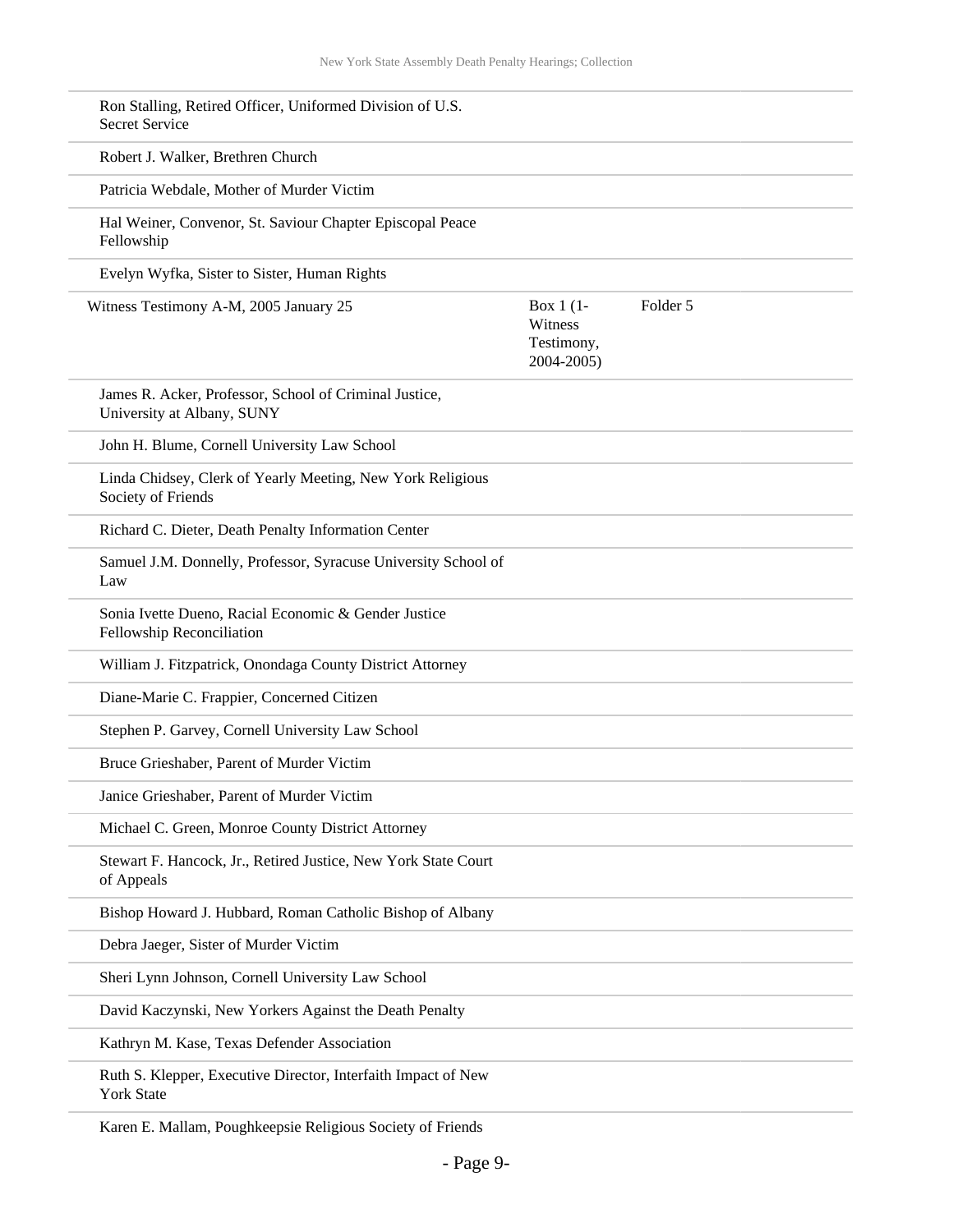| Marguerite Marsh, Family Member of Murder Victim                                                                   |                                                  |                     |  |
|--------------------------------------------------------------------------------------------------------------------|--------------------------------------------------|---------------------|--|
| Carolyn McCarthy, United States Representative, D-NY, 4th<br><b>Congressional District</b>                         |                                                  |                     |  |
| Bishop Jack M. McKelvey, Episcopal Diocese of Rochester                                                            |                                                  |                     |  |
| Russell Murphy, Professor, Suffolk University School of Law                                                        |                                                  |                     |  |
| Witness Testimony N-Z, 2005 January 25 Undated                                                                     | Box 1 (1-<br>Witness<br>Testimony,<br>2004-2005) | Folder <sub>6</sub> |  |
| Roy Neville, Member, Board of Directors, National Alliance on<br>Mental Illness, New York State                    |                                                  |                     |  |
| Lillian Roberts, Director Labor Union, District Council 37, New<br><b>York City</b>                                |                                                  |                     |  |
| Lillian Rodriguez-Lopez, President, Hispanic Federation                                                            |                                                  |                     |  |
| George Rosquist, Executive Director, Freedom Now                                                                   |                                                  |                     |  |
| Stephen Saloom, Policy Director, Innocence Project                                                                 |                                                  |                     |  |
| Ajamu K. Sankofa, New York City Chapter of Physicians for<br>Social Responsibility                                 |                                                  |                     |  |
| James Coy Sheehan, Priest, Archdiocese of New York                                                                 |                                                  |                     |  |
| Stephen Singer, Co-Chair, Criminal Courts Committee, Queens<br>County Bar Association                              |                                                  |                     |  |
| Scott Turow, Attorney                                                                                              |                                                  |                     |  |
| Eugene G. Wanger, Michigan Committee Against Capital<br>Punishment                                                 |                                                  |                     |  |
| Women's Bar Association of the State of New York                                                                   |                                                  |                     |  |
| Jonathan D. Zimet, Supreme Court, New York County                                                                  |                                                  |                     |  |
| Witness Testimony A-L January 25 and February 8, 2005 2005                                                         | Box 1 (1-<br>Witness<br>Testimony,<br>2004-2005) | Folder <sub>7</sub> |  |
| Robert K. Corliss, Associate Director for Criminal Justice,<br>National Alliance on Mental Illness, New York State |                                                  |                     |  |
| Rudy Cypser, CURE-NY                                                                                               |                                                  |                     |  |
| Hazel N. Dukes, President, New York State NAACP                                                                    |                                                  |                     |  |
| Louise de Leeuw, Poughkeepsie Monthly Meeting of the<br>Religious Soc. of Friends                                  |                                                  |                     |  |
| Jose A. Garcia, Policy Analyst, Puerto Rican Legal Defense and<br><b>Education Fund</b>                            |                                                  |                     |  |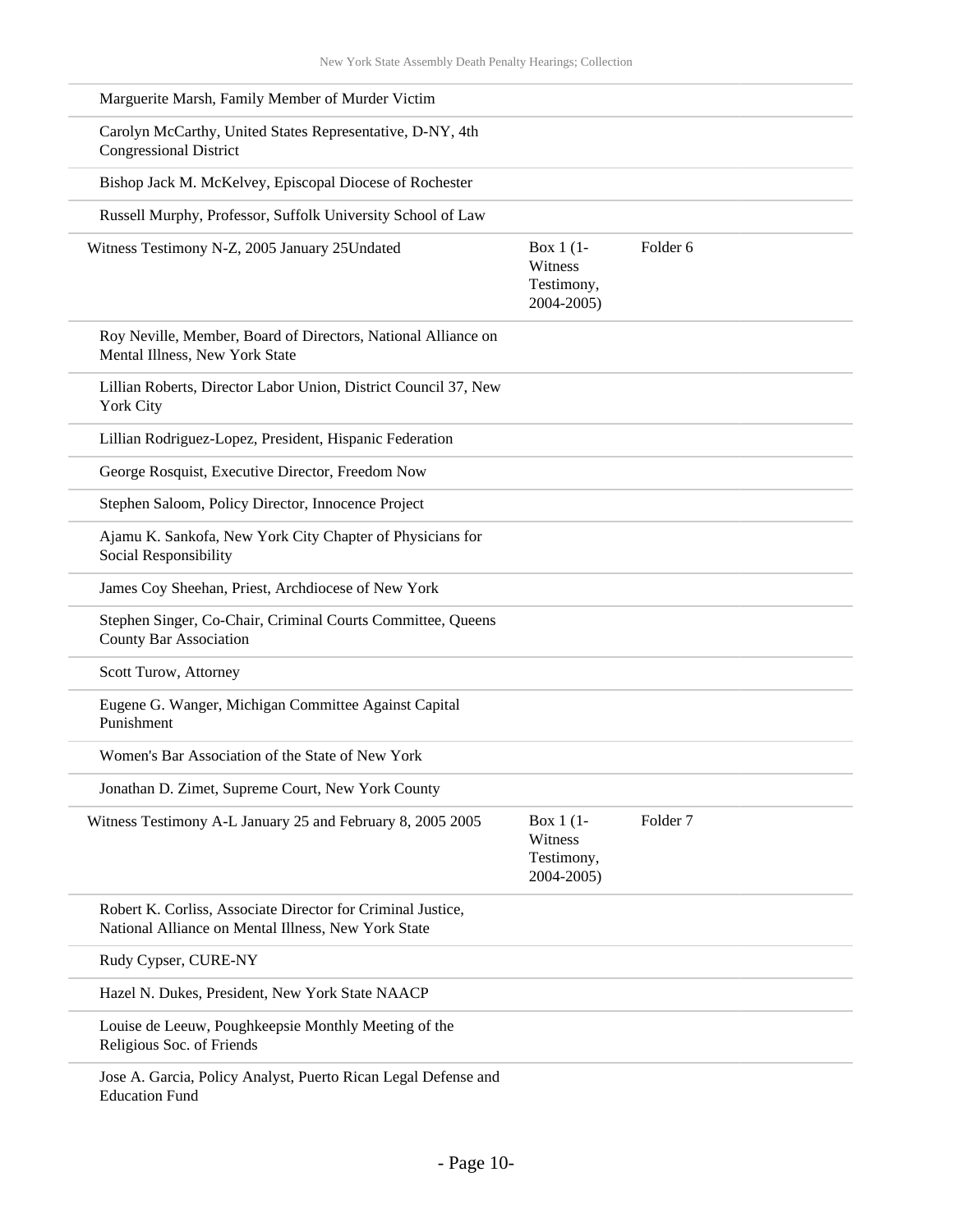| Alice Green, Executive Director, Center for Law and Justice,<br>Inc.                                                              |                                                  |                     |
|-----------------------------------------------------------------------------------------------------------------------------------|--------------------------------------------------|---------------------|
| Samuel R. Gross, Professor of Law, University of Michigan                                                                         |                                                  |                     |
| Jeff Frayler, President, New York State Association of PBAs,<br>Inc.                                                              |                                                  |                     |
| Richard Harcrow, President, New York State Correctional<br>Officers & Police Benevolent Association                               |                                                  |                     |
| Evan Kelley, Capital Punishment Seminar, Fall 2004                                                                                |                                                  |                     |
| Charles S. Lanier, Co-Director, Capital Punishment Research<br>Initiative, University at Albany, SUNY                             |                                                  |                     |
| Alexander Lesyk, Northern Franklin County Public Defender                                                                         |                                                  |                     |
| Witness Testimony A-F, 2005 February 8                                                                                            | Box 1 (1-<br>Witness<br>Testimony,<br>2004-2005) | Folder <sub>8</sub> |
| Gary Abramson, Legal Aid Society of Orange County                                                                                 |                                                  |                     |
| Barbara Berry, Tompkins County Coalition Against the Death<br>Penalty                                                             |                                                  |                     |
| Geoffrey Black, President, New York State Council of Churches                                                                     |                                                  |                     |
| William Bowers, Professor, Capital Jury Project, Northeastern<br>University                                                       |                                                  |                     |
| Ann M. Brandon, League of Women Voters of New York State                                                                          |                                                  |                     |
| Sean M. Byrne, Executive Director, New York Prosecutors<br><b>Training Institute</b>                                              |                                                  |                     |
| Dominic Candido, Clerk, Matinecock Monthly Meeting,<br>Religious Society of Friends                                               |                                                  |                     |
| Robert M. Carney, District Attorney, Schenectady County                                                                           |                                                  |                     |
| Scott Christianson, Author                                                                                                        |                                                  |                     |
| Cheryl Coleman, Former Albany County Assistant District<br>Attorney and former Albany City Court Judge                            |                                                  |                     |
| John Dunne, Former New York State Senator and Assistant<br>Attorney General for Civil Rights at the U.S. Department of<br>Justice |                                                  |                     |
| Witness Testimony G-Z February 8, 2005 2005                                                                                       | Box 1 (1-<br>Witness<br>Testimony,<br>2004-2005) | Folder 9            |
| Wanda Goldstein, Restorative Justice Group, Unitarian<br>Universalists, Kingston                                                  |                                                  |                     |

Jonathan E. Gradess, New York State Defenders Association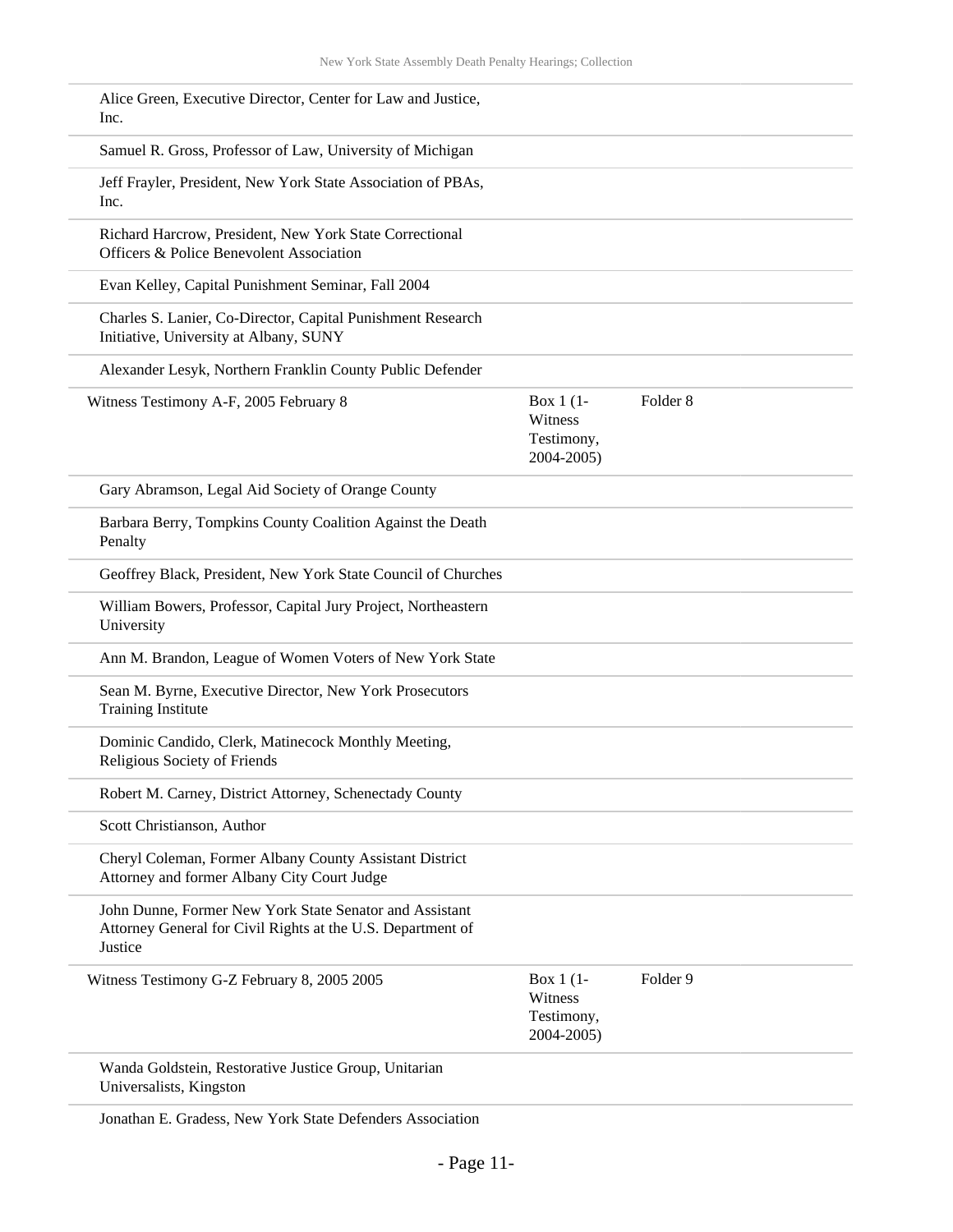| Daniel B. Hahn, Director, Lutheran Statewide Advocacy                                              |                                     |           |  |
|----------------------------------------------------------------------------------------------------|-------------------------------------|-----------|--|
| Lee Haring, Religious Society of Friends, Oswego                                                   |                                     |           |  |
| Raymond A. Kelly, Jr., New York State Association of Criminal<br><b>Defense Lawyers</b>            |                                     |           |  |
| George H. Kendall, Senior Counsel, Holland & Knight                                                |                                     |           |  |
| John Marsh, Unitarian Universalists for Alternatives to the<br>Death Penalty, Utica                |                                     |           |  |
| Robert Meeropol, Rosenberg Fund for Children                                                       |                                     |           |  |
| Anita Paul, Religious Society of Friends, Schenectady                                              |                                     |           |  |
| John Restivo, Exonerated Death Row Prisoner                                                        |                                     |           |  |
| Ronald J. Tabak, New York Lawyers Against the Death Penalty                                        |                                     |           |  |
| Marsha Weissman, Executive Director, Center for Community<br>Alternatives                          |                                     |           |  |
| Michael Whiteman, Former Counsel to Governors Nelson<br>Rockefeller and Malcolm Wilson             |                                     |           |  |
| Barbara Zaron, Reform Jewish Voice of New York State                                               |                                     |           |  |
| Witness Testimony February 11, 2005 2005                                                           | Box $1(1$ -                         | Folder 10 |  |
|                                                                                                    | Witness<br>Testimony,<br>2004-2005) |           |  |
| Catherine M. Abate, Former New York State Senator,<br><b>Commissioner of Corrections</b>           |                                     |           |  |
| Myron Beldock, Lawyer for Yusef Salaam                                                             |                                     |           |  |
| Bell Gale Chevigny, Professor Emerita, Purchase College                                            |                                     |           |  |
| Stephen Dalsheim, Superintendent (ret.), Sing Sing and<br><b>Downstate Correctional Facilities</b> |                                     |           |  |
| George R. Goltzer, Board of Directors, New York State<br>Association of Criminal Defense Lawyers   |                                     |           |  |
| Mark Green, Former New York City Public Advocate, President<br>New Democracy Project               |                                     |           |  |
| Linda Guillebeaux, Free Mumia Abu Jamal Coalition, New<br>York Chapter                             |                                     |           |  |
| Bianca Jagger, Goodwill Ambassador for the Fight Against the<br>Death Penalty                      |                                     |           |  |
| Darryl P. King, Darryl King Defense Committee                                                      |                                     |           |  |
| William Mordhorst, Concerned Citizen                                                               |                                     |           |  |

Lawrence C. Moss, Democratic State Committee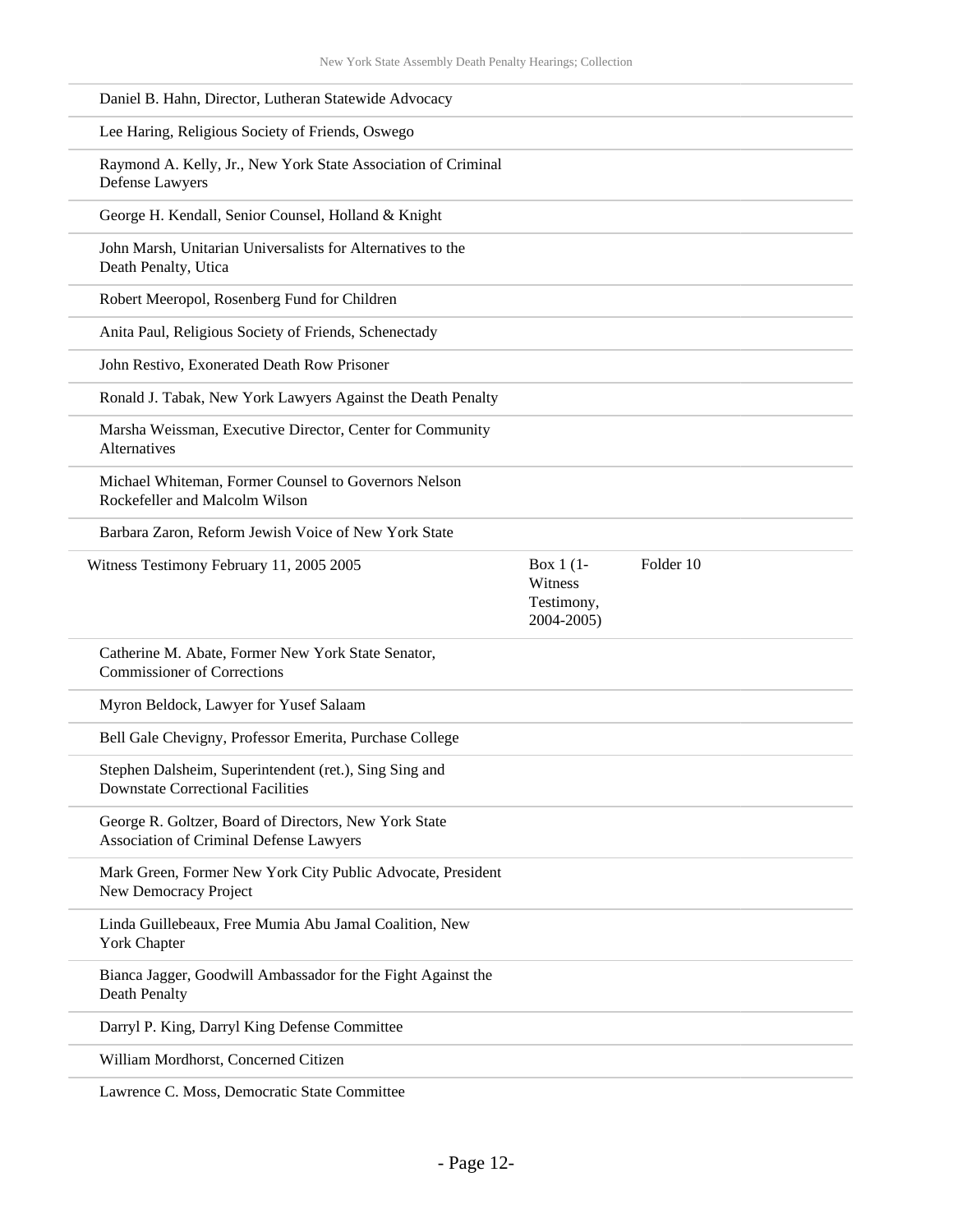John Payne, President, New York State Chapter Democrats for Life

Frederic Pratt, Legal Aid Society Capital Division

James A. Rogers, President, Association of Legal Aid Attorneys

Sharonne Salaam, People United for Children

Yusef Salaam, Former Inmate

Liliana Segura, Campaign to End the Death Penalty

Leonara Wengraf, Campaign to End the Death Penalty

#### **^** [Return to Table of Contents](#page-1-0)

#### <span id="page-12-0"></span>**Hearing Reports, 1965-2006**

Physical Description: .9 cubic ft.

#### **Arrangement**

Arranged chronologically.

#### **Scope and Contents**

This series includes the reports from each hearing day, published by the New York Assembly Standing Committee on Codes, Assembly Standing Committee on Judiciary, and Assembly Standing Committee on Correction. The final reports, compiled from the proceedings of all five days of testimony, are also included. The series also includes two amicus briefs, People v. McCoy and People v. Cahill, filed by Stewart F. Hancock. An amicus brief, a brief filed by "a friend of the court," is filed to advise the court in its consideration of the case. Hancock is a retired Justice of the New York State Court of Appeals and was asked by the group People Against the Death Penalty, Central New York, to file an amicus brief for consideration by the New York Court of Appeals using the cases of the People v. Cahill and People v. McCoy to demonstrate support for commuting death sentences to life without parole.

This series also includes a published booklet by the Capital Punishment Committee of Michigan about the New York hearings, entitled *A Guide to the New York Death Penalty Hearings, 2004-2005*. This booklet, which lists witness names, was written by Eugene G. Wanger, who also testified. Finally, also in this series is the 1965  *Committee for the Revision of the Penal and Criminal Legal Code Special Report on Capital Punishment*.

| <b>Title/Description</b>                                                                                                                                 | <b>Instances</b> |           |
|----------------------------------------------------------------------------------------------------------------------------------------------------------|------------------|-----------|
| State of New York, Temporary Commission on Revision of<br>the Penal Law and Criminal Code Special Report on Capital<br>Punishment, 1965, 1965            | Box 1            | Folder 11 |
| Amici Briefs, People v. Cahill and People v. McCoy, Stewart F.<br>Hancock, Jr., 2003, 2003                                                               | Box 1            | Folder 12 |
| Amici Briefs, People v. McCoy, Supplemental Brief, Stewart F.<br>Hancock, Jr., 2003, 2003                                                                | Box 1            | Folder 13 |
| New York State Assembly Standing Committees on Codes,<br>Judiciary, Corrections, Public Hearing on the Death Penalty,<br>December 15, 2004, Part 1, 2004 | Box 1            | Folder 14 |